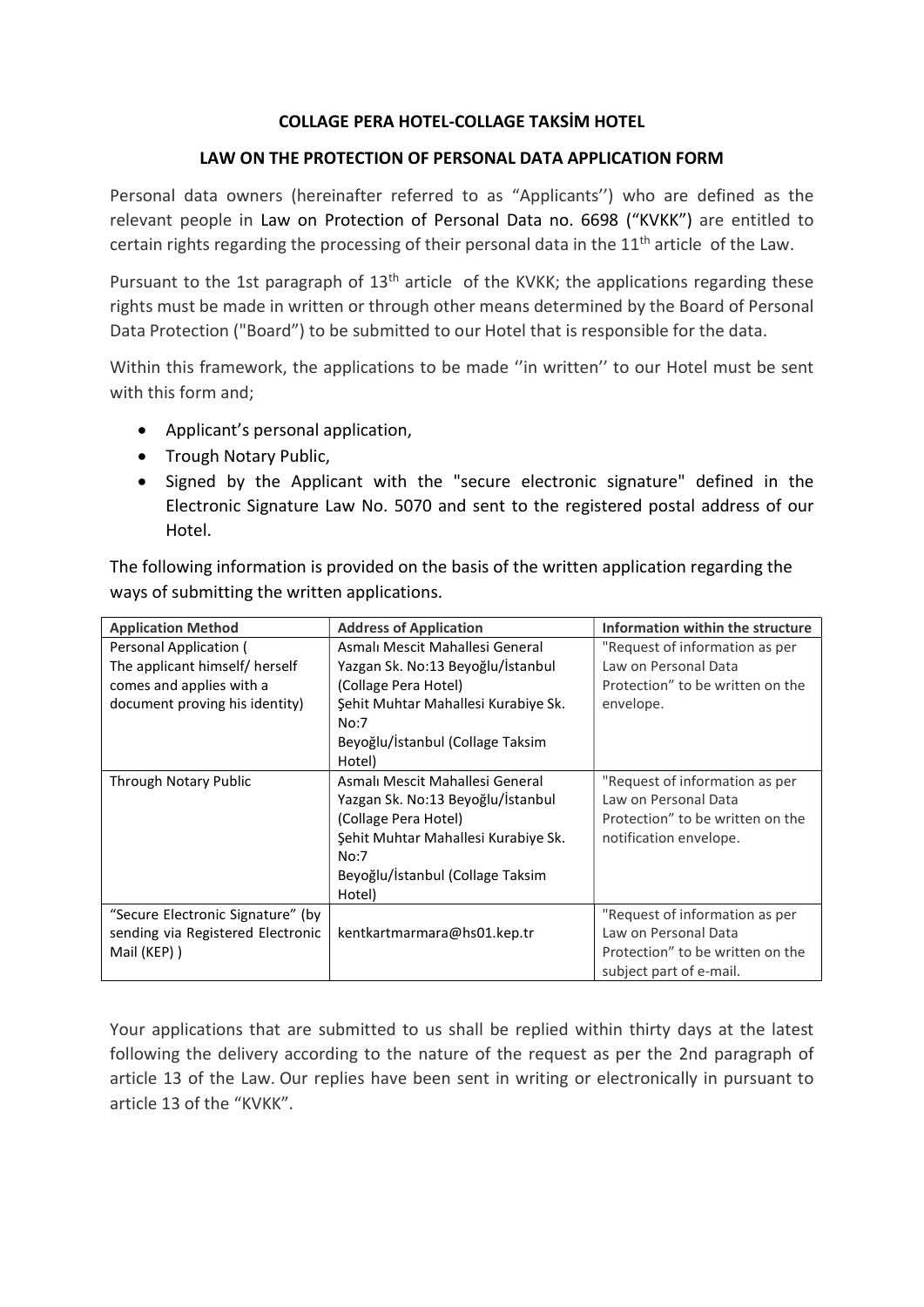# A. Contact Information of Applicant:

| Name:                                                                                             |  |
|---------------------------------------------------------------------------------------------------|--|
| Surname:                                                                                          |  |
| <b>TR Identification Number:</b>                                                                  |  |
| <b>Phone Number:</b>                                                                              |  |
| <b>Electronic Mail Address:</b><br>(For applications to be<br>answered via mail (KEP)<br>address) |  |
| <b>Address:</b>                                                                                   |  |
|                                                                                                   |  |
|                                                                                                   |  |

B. Please indicate your relations with our Hotel. (Such as employee, old employee, supplier, subcontractor, third Company employee)

| Employee<br>$\bullet$                            | Guest                |  |  |  |
|--------------------------------------------------|----------------------|--|--|--|
| Suplier<br>$\bullet$                             | Others:<br>$\bullet$ |  |  |  |
| The unit you have communicated within our Hotel: |                      |  |  |  |
| Subject:                                         |                      |  |  |  |

# Please specify in detail your request on Protection of Personal Data: